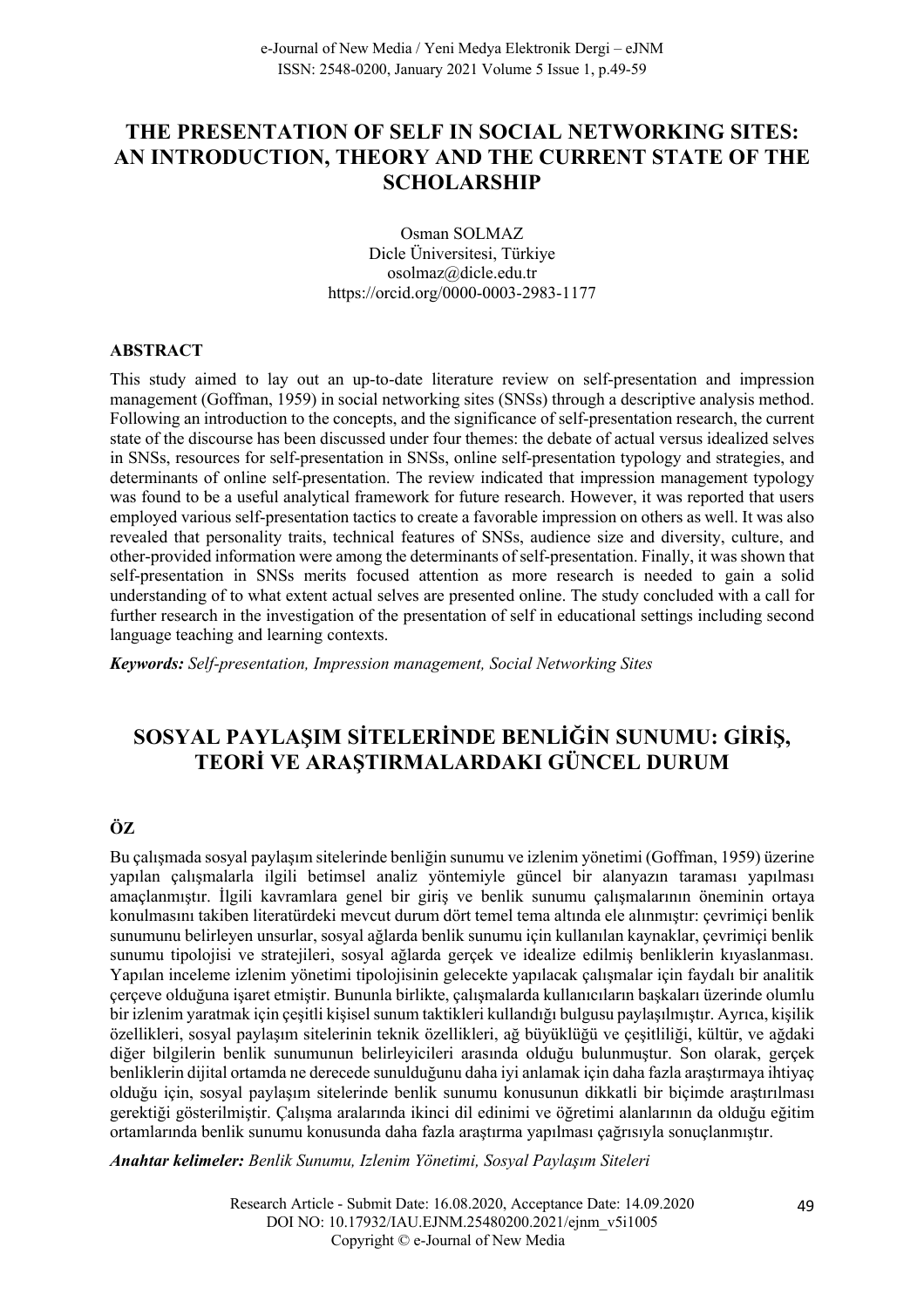## **INTRODUCTION**

The advent of new forms of computer-mediated-communication (CMC) including the SNS-mediated technologies brought academic attention to the examination of such sites. The mediated nature of these platforms are found to offer a virtual space for individuals to perform who they are (Bouvier, 2012), carefully create an image for themselves (VanBogart, 2013), and craft their digital identities (Chen, 2013; Maghrabi, Oakley, & Nemati, 2014). The questions raised in this growing body of the research are now centralized around users' management of impressions by means of multimodal cues afforded by social networking sites. This study aims to present the current state of discourse on self-presentation in SNSs along with theoretical and methodological approaches employed and future directions in selfpresentation research.

## **The Significance of Self-Presentation Research**

Self-presentation is defined as "the process by which people conveys to others that they are a certain kind of person or possess certain characteristics" (Leary, 1996, p. 17) and the term is interchangeably used with 'impression management' across the studies (e.g., Abro & Zhenfang, 2013; Rosenberg & Egbert, 2011). The relationship between social networking sites and self-presentation as an area of research is often considered as complex and intertwined. While Tufekci (2008) explained this relationship by regarding self-presentation as a minimum requirement for participation in online social networks, Rosenberg and Egbert (2011) speculated that SNSs were specifically dedicated to forming and managing impressions in addition to maintenance and seeking of relations. Barash, Ducheneaut, Isaacs, and Bellotti's (2010) research showed that "users, now more than ever, need to walk a fine line between the impressions they 'give' and inadvertently 'give off'" (p. 210). In the light of such findings, some studies pay special attention to students' SNS use awareness. To illustrate, Vorvoreanu, Clark, and Boisvenue (2013) argued that there was a need to teach students social media literacy and proposed a plan for online identity management to be integrated into undergraduate curricula. Moreover, Rambe (2013) exhibited how students could be terrified by employers who search SNS presence of potential employees and VanBogart (2013) reported the effects of presented information on individuals' professional credibility.

Examination of online social networking systems is also important because they have the potential to provide insight regarding how people maintain their social networks (Tong, Heide, & Langwell, 2008) and to what extent they can be compared with traditional social networks and the ways people present themselves in these contexts. Since SNSs offer carefully constructed and controlled management opportunities (Bouvier, 2012), there is a need to understand how traditional self-presentation strategies translate into such systems with relatively larger social networks which often include both private and professional audience.

## **Theoretical and Methodological Trends across Research on Self-Presentation in SNSs**

Past research investigating identity presentation and impression management on SNSs is often theoretically grounded in the work of sociologist Erving Goffman. A number of other theories including social identity (Farnham & Churchill, 2011) and social semiotics (Bouvier, 2012) are used alongside with Goffman's work. Furthermore, some studies interpreted their research with both the theory of Impression Management and frameworks particular to their disciplines (e.g. 'Constituency Service' in Jackson & Lilleker, 2011). However, it is clear that Goffman's *Impression Management* is the most common theoretical framework used in the interpretation of identity presentations on SNSs.

In his book, *The Presentation of Self in Everyday Life*, Goffman (1959) used a now well-known metaphor of stage and audience, and described people displaying various roles on the stage of life as actors and how they consciously or subconsciously present different identity performances to different audiences in order to make specific impressions. Self-presentation while interacting with others are realized through expressions *given*, which are direct, verbal, and controlled, and expressions *given off*,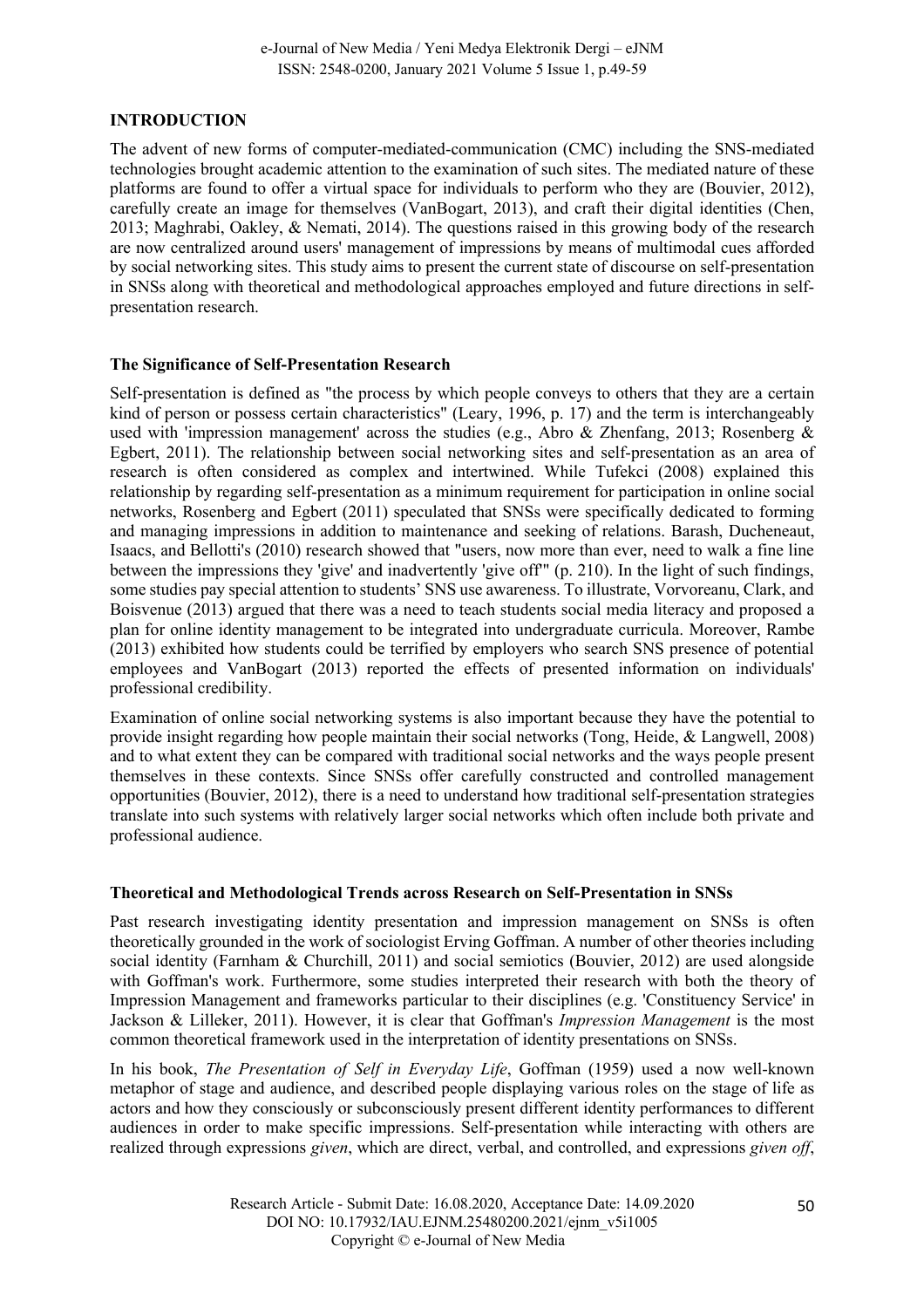which are subtle, non-verbal, contextual and unconscious (Cho, 2010). Thus, people may both develop strategic actions and display unintentional performances which make the audience form an impression.

The literature clearly indicated that SNSs offered multimodal tools for individuals to present themselves through verbal and non-verbal communication in online settings (e.g., Solmaz, 2015; Young, 2013). By going beyond the empirical findings of SNSs as a potential means for self-presentation, Krämer and Haferkamp (2011) noted that people were highly motivated to use SNSs to present themselves, while a number of scholars including Mehdizadeh (2010) listed impression management among the main functions of SNSs. Users can indeed manage the impressions they create by highlighting or minimizing certain aspects of their identities. The purposeful choices of language discourse in status updates and comment sections, shared photographs and links in SNSs also reflect the agency of the users. The activities through such textual and visual cues can be interpreted as 'performance' in Goffman's (1959) terminology and the expressions *given* and *given off* in offline contexts are transmitted through these cues in SNS platforms. The development in social technologies allows users to form and maintain impressions via not only self-generated cues but also other-provided information (OPI) (Lee & Lim, 2014; Walther, Heide, Hamel, & Shulman, 2009). The role of OPI such as comments left by others, the social network of a person itself, and even physical attractiveness of the 'friends' in SNSs on the selfpresentation of an individual started to receive attention from social media experts. In addition to this specific aspect of impression management in SNSs, the type of tools and how they are used in SNS, self-presentation strategies and tactics employed by users, determinants of self-presentation, and the other factors affecting the management and maintenance of individuals' impressions are among the explored areas of research in this context.

The analysis of the previous research also revealed information regarding the methodologies adopted in self-presentation studies in social networking settings. It was observed in the literature that both qualitative and quantitative methods were employed. Data were often collected through semi-structured (Young, 2013) and in-depth interviews (Hilsen & Helvik, 2014), surveys and questionnaires (Lee, 2014; Michikyan, Dennis, & Subrahmanyam, 2014), custom-built Facebook application (Barash et al, 2010), social network analysis (Solmaz, 2015), and video-recording tools (Paslanmaz & Narmanlıoğlu, 2019). Data were usually analyzed and interpreted by means of discourse analysis (Bouvier, 2012), thematic analysis (Rambe, 2013), and other methodological preferences depending on the nature of the research design. For instance, in addition to semi-structured interviews, Young (2013) used verbal protocols in which the participants viewed their SNS profile and talked aloud about its content, while Rambe's (2013) design was exploratory and the topic gradually narrowed as the research progressed. Overall, it can be concluded that there is a diversity of employed methodologies across the studies conducted in this area.

## **The Present Study**

This study aimed to provide a broad view of the research conducted with respect to self-presentation in social networking sites. For this purpose, the selection criteria for the literature review were devised as the following; a) SNSs consisted of mainstream social networks of Facebook, Twitter, and Instagram, b) studies included were published in the peer-reviewed and indexed journals in the last ten years. In line with the criteria, a systematic search of the related studies was conducted in major databases, including Science Direct, Web of Science, Google Scholar, ERIC, and DOAJ by using the following keywords: "self-presentation", "presentation of the self", "impression management", "online selfpresentation", "online impression management". The words and word groups of "social networking sites", "Facebook", "Twitter", and "Instagram" were also used to reach target studies in a more effective way. Following the collection of the works, key themes emerging from the content analysis of previous research were synthesized to illuminate a broad perspective on the prior research.

#### **EMERGING THEMES**

The analysis revealed four major themes across the investigated area of research on the presentation of self in social networking sites. These major themes, some of which were formed through two subcategories, consisted of the following: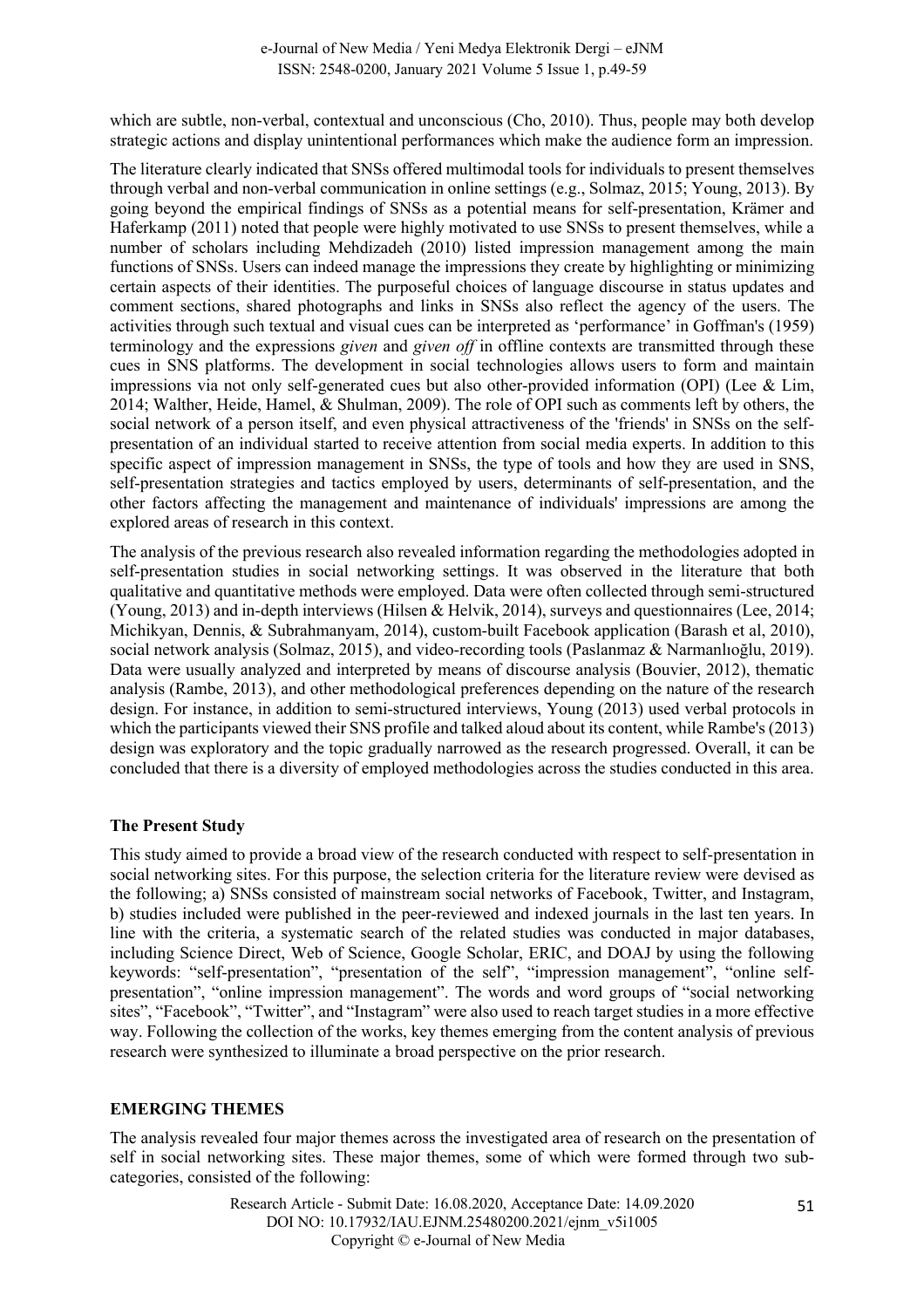- Determinants of Online Self-Presentation
- Resources for Self-Presentation in SNSs
- Online Self-Presentation Typology and Strategies
- Actual vs. Idealized Selves in Social Networking Sites

#### *Determinants of Online Self-Presentation*

Self-presentation behaviors in SNSs are affected by several factors which are mainly categorized as internal factors such as personality/individual differences and external factors including audience diversity and size (Jackson & Ruchner, 2018; Rui & Stefanone, 2013). The review of self-presentation literature revealed that individual differences, the SNSs themselves, culture, audience size and diversity affected the process of individuals portraying themselves in SNSs. The psychosocial variables, for example, were demonstrated to have relationship with impression management. While Mehdizadeh (2014) found that college students with high degree of narcissism and low self-esteem promoted themselves more, Michikyan et al. (2014) showed that emerging adults with lower self-esteem and less coherent sense of the self, presented their false self on SNS comparatively more. Rosenberg and Egbert (2011) investigated the role of personal traits on impression management and found that high affinityseekers, those with a strong desire to be liked by others, were more likely to achieve their goals thanks to the positively seen role-modeling tactics. Conducting a research on one hundred and eighty four undergraduates, Seidman (2013) found a positive connection between agreeableness, neuroticism, extraversion and the tendency to express one's actual self. Finally, investigating the self-presentation of university-level students in the context of Turkey, Çakmak (2018) found a relationship between narcissism and individuals' online self-presentation practices.

Audience size and diversity are considered as two other important determinants of online selfpresentation. It was found that audience size could prove to be a significant cue for others to make social judgments about an individual (Tong et al., 2008), regardless of the audience being imaginary or perceived as real (Hogan, 2010). Rui and Stefanone (2013) hypothesized that larger social networks required more self-disclosure and active impression management as sociological theories supported that self-disclosure could facilitate relationship development and assist with maintenance of networks. In line with their hypothesis, they found that audience size had a positive relationship with adoption of protective strategies in order to deal with unwanted other-generated information. Examining Facebook users' self-presentation of political views, Hayes, Smock and Carr (2015) found that a higher size of network had an impact on increasing engagement in disclosure behaviors. In a similar vein, Gil-Lopez et al. (2018) reported that the size and heterogeneity of individuals' audiences positively affected the quantity of their disclosures.

Audience diversity was also reported to be significant in self-presentation studies since users typically merge audiences from different social networks and often have to manage their impression to an audience with multiple characteristics. Cho (2010) expressed that the perceived target audience was more important compared to actual audience since behaviors were mostly based on the perception of audience. Other works (e.g., Ranzini & Hoek, 2017; Yau & Reich, 2018) work provided additional support to the idea that imaginary audiences of Facebook users influence individuals' impression management. In Bouvier's (2012) research, however, participants did not take audience diversity into account in their self-presentations. Prior research also showed that the presence of peers among existing or imaginary networks affected teenagers' impression management strategies by causing them to compare themselves with their peers (Chua & Chang, 2016). On the other hand, when young adults receive a positive support from their network; they were found to be less reserved with respect to their online self-presentation (Yang & Brown, 2016). Overall, audience diversity has the potential to complicate impression management as different audience segments may not have same expectations about an individual's presentation.

52 Other-provided information (OPI) and culture were emphasized in the literature as well. While Walther et al. (2009) found that comments of friends were more effective than user's explicit presentations, it was demonstrated that commenter's age (Lee & Lim, 2014) and physical attractiveness of user's friends (Tong et al., 2008) was utilized in the formation of an impression. OPI is one of the underexplored areas

Research Article - Submit Date: 16.08.2020, Acceptance Date: 14.09.2020 DOI NO: 10.17932/IAU.EJNM.25480200.2021/ejnm\_v5i1005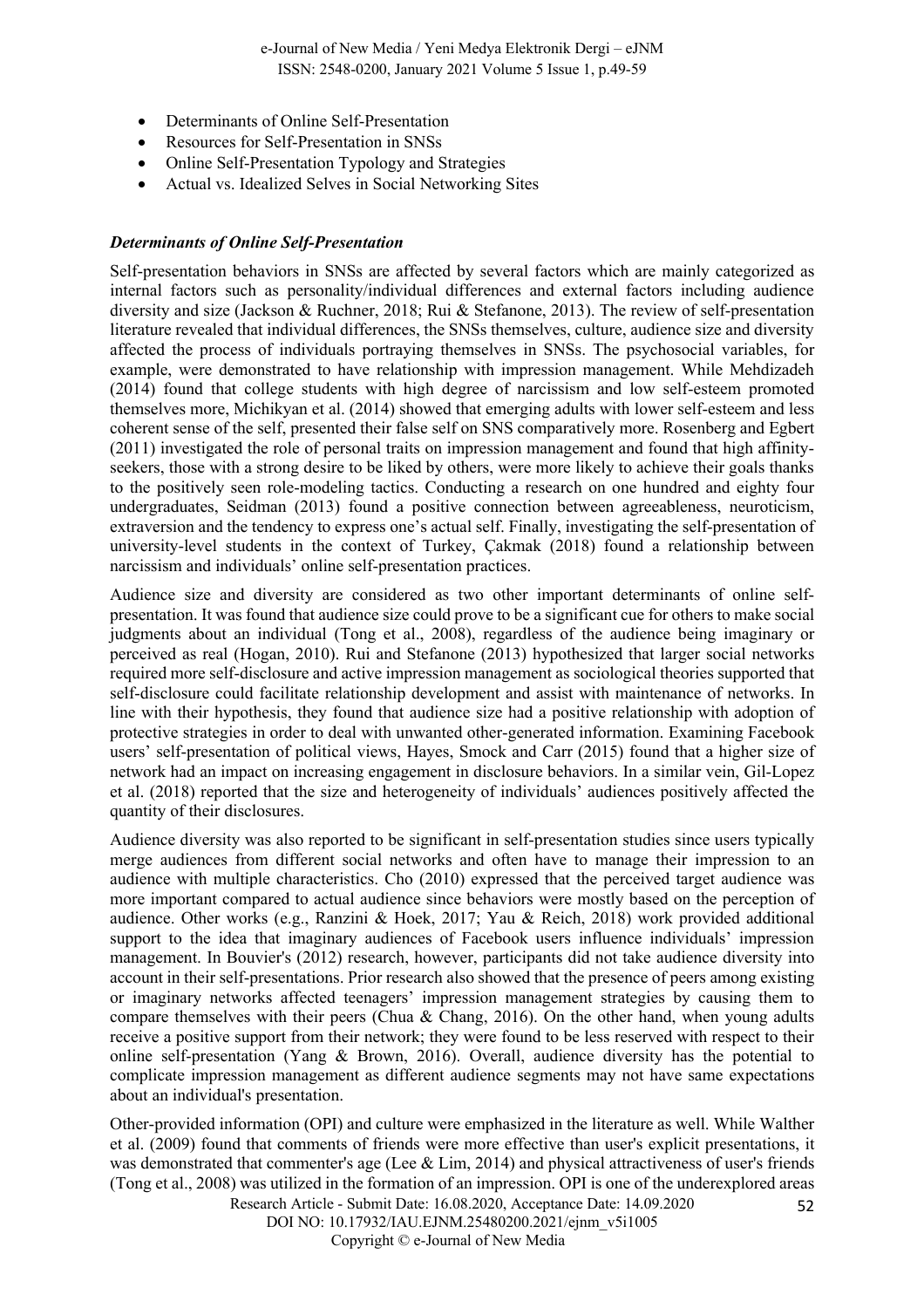of online self-presentation and it is important as OPI may not be consistent with the crafted image presented by an individual especially if they are to pursuit an idealized self (Rui & Stefanone, 2013). Similarly, culture is considered to have 'major influence' on self-presentation and a distinction between individualistic (e.g., Western) vs. collectivist (e.g., East Asian) cultures are often made in the literature (Zhao & Jiang, 2011). It is reported that cultural norms in offline contexts are reflected in the ways users present themselves online and Americans were found to disclose themselves more by means of status updates compared to Singaporeans (Rui & Stefanone, 2013). Similarly, findings indicated that selfpresentation was sensitive to national culture and Chinese disclosed themselves less than Americans (Zhao & Jiang, 2011). However, the same study found that Americans tended to share profile photos with others and this contradicted with the 'Western individualism' and 'Eastern collectivism' theory. Overall, there is a need for further research for a better understanding of the factors affecting selfpresentation in social networks.

#### *Resources for Self-Presentation in SNSs*

The discourse on the self-presentation in SNSs is partly focused on the new media from which individuals benefit to manage their impressions and how they perform in these contexts. SNSs indeed offer multimodal resources of 'impression-enabling cues' which include self-generated resources (e.g., status updates), other-generated cues (e.g., comments of others), cues about the cues (e.g., profile photos of commenters) (Lee & Lim, 2014; Solmaz, 2015) and machine-generated statements (e.g., *"Person X liked this"*). Analyzing 63 Facebook accounts, Zhao, Grasmuck, and Martin (2008) presented a continuum of expressions given and given off which are interpreted as implicit and explicit identity claims. In addition to such studies with broader perspectives, research also focused on profiles and profile images on SNSs (Zhao & Jiang, 2011), photographs (Huang & Park, 2013), status updates (Jung et al., 2012), 'About me' section of SNSs (Zhao et al, 2008), joining groups and pages (Young, 2013), technical customization of SNS elements (Solmaz, 2015) and impression-enabling cues about cues (Lee & Lim, 2014).

Being an important element on SNSs, 'About Me' section is arguably the most explicit resource for selfpresentation as users can display personal information such as gender, age, relationship/ marital status, ethnicity, interests, education, occupation, and sexual orientation. This has been referred as a 'classic' form of engagement in impression management on SNSs (Krämer & Haferkamp, 2011), which often includes a space where members can narrate self-description by introducing themselves to their audiences. However, Zhao et al. (2008) found that some of the participants in their study did not have 'about me' blurb in Facebook accounts and those who had it wrote just one or two short sentences. Compared to 'About me' section, profiles offer spaces to exhibit expressions given off as well thanks to its multimodal-rich environment. While creating an online profile, users can take the control of how they portray themselves and want to impress others by means of imagery, language, and media. Zhao and Jiang (2011) stated that profile photos could be regarded as a form of implicit identity formation, which provides an opportunity for users to show themselves.

Photographs, which are among nonverbal cues exploited in SNSs, are among the important resources of identity construction and performance online. Individuals deliberately choose to give off a desired impression to others in their social networks (VanBogart, 2013). International graduate students, for example, described the role of photographs in helping them display who they were and with whom they were affiliated (Solmaz, 2015). Zhao and Jiang (2011) reported from early works that gender and age affected the photos people choose for their profiles. In a similar vein, participants of Young's (2013) study agreed that individuals would choose a profile image which displayed them in the best light settings. The cues about cues such as the physical attractiveness of one's friends on Facebook wall postings was also found to effect the profile owner's physical attractiveness significantly (Walther et al., 2009). Apart from the creation of a visual identity, photos were also used as a way to highlight social relationship and connection with others (e.g., displaying another person on the photo), to subtly demonstrate social acceptability, and to receive comments from social networks (Young, 2013). In the case of Instagram, it was noted that temporary stories featuring videos, boomerangs, photos and GIFs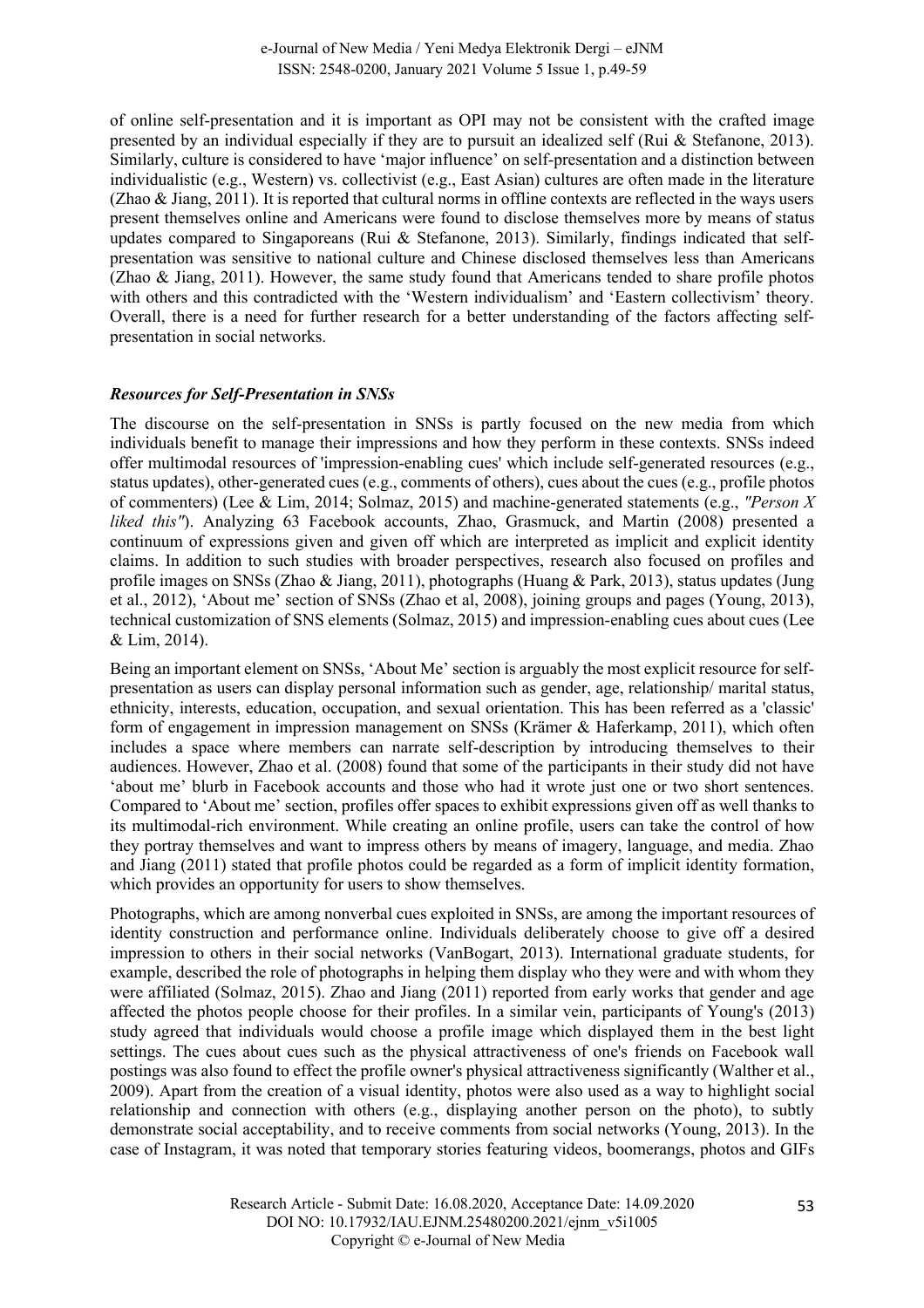were adopted by social media influencers as elements of self-presentation in the majority of temporary stories (Paslanmaz & Narmanlıoğlu, 2019).

Status updates, joining groups and "liking" pages are other verbal and nonverbal cues that were investigated in the literature although published research data is scarce. In one of the leading studies, Barash et al. (2010) found that entertaining status posts resulted in positive communication in a social networking indicating a successful impression management, while both Barash et al. (2010) and Young (2013) noted that people who continually posted negative and/or mundane updates were seen critically. In South Korean context, Jung et al. (2012) revealed that impression management was among the motivating factors for individuals to post and read such messages. Similarly, Young (2013) demonstrated that joining groups and pages also played a role in presentation of self in SNSs: "… reviewing a person's choices of Facebook group membership can provide insights into facets of their identity", and warned, "Although these interpretations may be very misleading if a person has not been selective or purposeful in joining online groups" (p. 11). The role of status updates and activities such as joining groups and "liking" pages and how they affect the impression management of users need to be further examined in detail.

## *Online Self-Presentation Typology and Strategies*

As he was mostly interested in the theoretical aspects of the concepts of self-presentation and impression management, Erving Goffman shared neither a taxonomy nor typology of self-presentation, nor impression management tactics people use (Barash et al., 2010). A commonly used typology for understanding impression management was provided by Jones and Pittman (1982) who argued that people exhibit one or more of the following behaviors when they want to influence the perception of others: Ingratiation, Self-promotion, Supplication, Exemplification, Intimidation (Jackson & Lilleker, 2011). This kind of typology can prove useful if it is used as analytical framework in the interpretation of verbal cues in self-presentation in SNS research.

A separate thread of research is on the examination of self-presentation strategies/tactics employed by SNS users, who want to convince their audience that they are the particular type of person they image themselves (Leary, 1996). The impression management typology discussed above was also employed as self-presentation strategies. For instance, VanBogart (2013) found that ingratiation (i.e. the goal of being liked) and competence/self-promotion (i.e. the goal of being perceived as qualified) were the most commonly used self-presentation tactics. Jung et al. (2012) maintained that reading activities on SNSs (e.g., reading what and how others think and reply) helped users tailor their impressions to other people in order to get the validation of their crafted identity. Rui and Stefanone (2013) noted that users could employ protective strategies such as choosing private communication channels and blocking certain network members from viewing some content or limiting self-disclosures to neutral updates. This type of strategies could include tactics for managing other people's unwanted posts and unwanted photo tagging (see Birnholtz, 2017). Carefully selecting Facebook friends and changing the spelling of one's name (Vorvoreanu et al., 2013), censoring of personal material and use of available privacy controls (Young, 2013), producing elaborate support-seeking messages through putting more effort into post compositions (Oh & LaRose, 2017) are listed among the other self-presentation strategies by individuals. Finally, some individuals are also likely to develop their own tactics similar to one of Rambe's (2013) participants' criterion for 'putting stuff on Facebook': "If I wouldn't be embarrassed to tell my mother, I will put it on Facebook" (p. 325). Finally, Chua and Chang's (2016) research revealed that meanings attributed to some elements of social media such as likes and followers constituted an important part of maintaining a digital self-presentation.

## *Actual vs. Idealized Selves in Social Networking Sites*

A major debate in the research of self-presentation in SNSs is about whether online self-presentation is an idealized version of individuals' selves or a virtual extension of images drawn in real life contexts. Given that SNSs are deeply penetrated in the lives of many users and intertwined with the daily routine, the distinction between online and offline identities are not easy to investigate and interpret (Bouvier,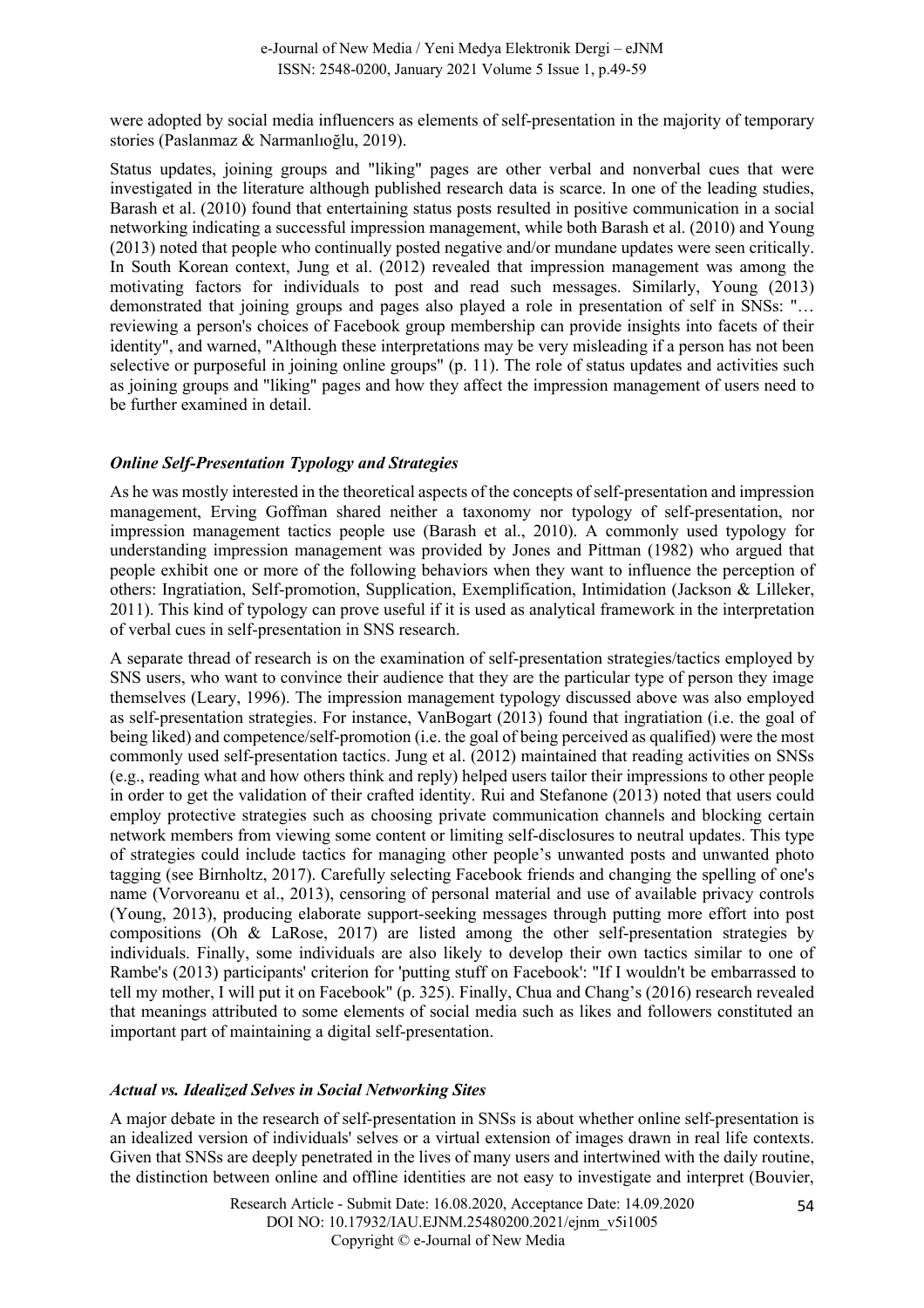2012). Back et al. (2010) reported two major hypotheses that are discussed in this particular subject. Idealized virtual-identity hypothesis (IVIH) predicts that self-presentation in online social networks do not reflect actual characteristics, whereas extended real-life hypothesis (ERLH) argues that features displayed on SNSs are part of actual personality of users (Back et al., 2010). Testing these hypotheses, Back et al. (2010) found evidence of real life elements and no self-idealization. There were a number of other studies supporting the ERLH as well. Hilsen and Helvik (2014) showed that both young and mature adults in their study presented themselves in a fairly open and 'non-manipulative' way although "Still, being yourself on Facebook means different thing to different people" (p. 9). In a similar vein, DiMicco and Millen (2007) noted that online profiles or behaviors of the majority of the users were not manipulated. Among the reasons for the results to be in favor of ERLH could be that Facebook required authentic representation (Young, 2013), there were real consequences of the created identities on Facebook (Zhao et al., 2008), and audiences of users corresponded to real-life audience.

In some studies such as Kaskazi (2014), participants did not think that their Facebook profile mirrored their identity, although they believed that Twitter was a better mirror as they felt more comfortable to express themselves there. Bouvier (2012) found that identity performances online were more reflexive as there was more time to work on them and SNSs were used to create an idealized version of individuals themselves. Similarly, Michikyan et al. (2014) reported that self-presentations online might not represent offline identities as users can control their online behaviors and personality differences might affect presenting multiple facets of the self. Apart from studies supporting *IVIH,* there are researchers taking a balanced approach to both sides. Farnham and Churchill (2011) mentioned that lives of people had facets and different social situations necessitated different facets to be presented. Zhao et al. (2008) also pointed out that identity was a social product and characteristics of the environment lead individuals to situate themselves better. Thus, "'True selves', 'real selves', and 'hoped-for possible selves' are products of different situations rather than characteristics of different individuals" (p. 1831). Overall, as illustrated in previous research (e.g., Chua & Chang, 2016), social media affects the dynamics and intensity of impression management practices online although major characteristics of one's presentation of self remains similar.

Prior research has investigated the differences between self-presentation in online and offline contexts in the larger context of online identity construction as well. According to boyd (2007), there are four aspects of self-presentation in SNSs which are different from traditional identity constructions: persistence (storage of electronic text), searchability, replicability (duplicating/changing what one has created), and invisible audiences. Multiple and invisible audiences, for example, do not allow users to present specific information with a particular audience especially when employing profile resources of SNSs. On the other hand, individuals can present themselves to a selected and perceptible audience in face-to-face encounters through adapting themselves for different interactions (Krämer & Haferkamp, 2011). Apart from these differences, online self-presentation lacks nonverbal cues such as facial expressions and body gestures which can be used in real life situations, while majority of multimodal tools present in SNSs are under the control of users in online contexts. The control over the elements creates opportunities for users to modify, edit, or remove the content about self (Jung et al., 2012), thus leading to a sense of more effective impression management. Moreover, other-provided information (e.g., comments of others in an individual's network) can be difficult to anticipate and affect user's presentation "in front of" an invisible audience. Furthermore, As also reported in Krämer and Haferkamp's (2011) comparison between self-presentation offline and online across SNSs, idealized selves in online contexts might face criticism by profile owner's face-to-face contacts who are also present among the online audience while it may be more typically in line with such contacts' expectations in face-to-face encounters. This is partly because the profile owner is partly forced to address a broad audience, thus being unable to provide relevant information to different groups among the audience (Krämer & Haferkamp, 2011). The overall review of the literature reveals that a solid understanding of offline self-presentation and further research on self-presentation in SNSs would illustrate a broad perspective on the nature of SNS users' online self-presentation and its correspondence to their real lives.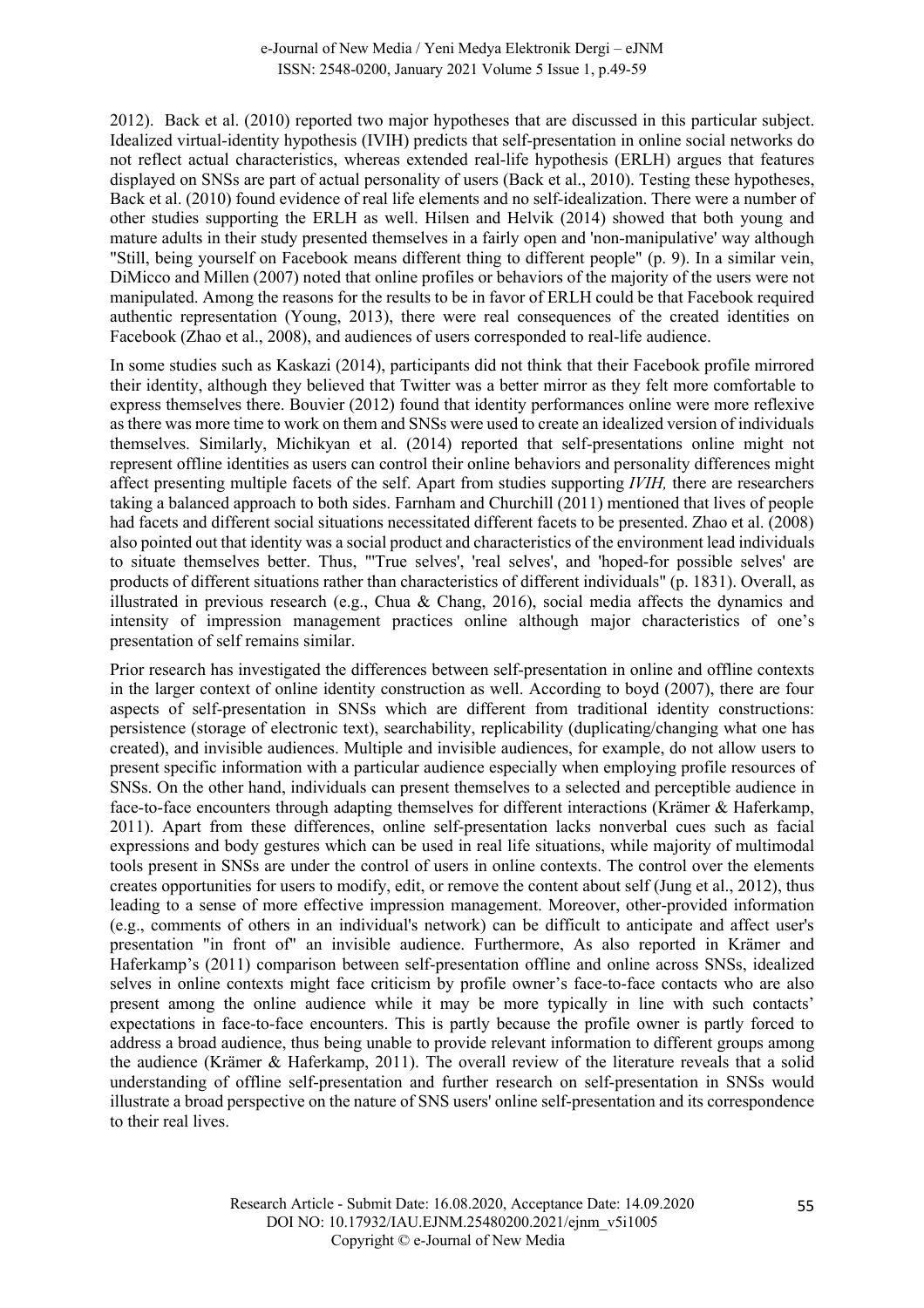## **CONCLUSION**

This paper aimed to lay out an up-to-date literature review on self-presentation and impression management (Goffman, 1959) in social networking sites. Following an introduction to the concepts, the study demonstrated why self-presentation on SNSs merits attention and what kind of methodologies was employed in previous research. The current state of the discourse has been discussed under five themes: a comparison of offline and online self-presentation, resources for self-presentation in SNSs, online selfpresentation typology and strategies, determinants of online self-presentation, and the debate of actual versus idealized selves in SNSs. The review indicated that there were differences between real life and online presentation of individuals, and therefore, self-presentation in digital contexts, particularly in SNS, needs to be addressed as a separate thread of investigation. Among the findings were the reports which indicated that SNS users adopted various self-presentation tactics to create a favorable impression on others. The analysis of another theme revealed that there were several determinants of selfpresentation including personality traits, technical features of SNSs, audience size and diversity in the network, culture, and other-provided information. It was also shown that more research is needed to gain a solid understanding of to what extent real selves are presented online and impression management typology might be one of the useful analytical lenses for such research.

Although various studies are conducted in the field of education, there is a clear lack of research on selfpresentation in second language teaching and learning (L2TL) contexts. L2TL experts need to analyze how L2 learners present themselves and what strategies they use for different purposes (e.g., Solmaz, 2015). Broadly speaking, the effect of SNS-generated statements on users and whether it shapes their social judgments of others should be carefully examined. Similarly, the relationship between textual and multimodal cues and to what extent they influence users' impression formation processes need to be empirically addressed in educational context. Since the majority of self-presentation research is concentrated on Facebook, analysis of other SNSs such as Twitter and Instagram, and how the findings given above carry onto them should be investigated. Overall, the self-presentation in SNSs and what kind of real consequences they might have need to be further analyzed especially in educational contexts. Overall, it can be concluded from the review of the literature that self-presentation in SNSs is a significant area of research across various disciplines, which have been discussed from a multitude of perspectives.

## **REFERENCES**

Abro, M., & Zhenfang, L. (2013). Influence of Self-presentation on Bridging Social Capital in SNSs: A Moderating Effect of Self-presentation. *Research on Humanities and Social Sciences*, *3*(19), 74-81.

Back, M.D., Stopfer, J. M., Vazire, S., Gaddis, S., Schmukle, S. C., Egloff, B., & Gosling, S. D. (2010). Facebook Profiles Reflect Actual Personality, Not Self-Idealization. *Psychological Science, 21*(3), 372- 374.

Barash, V., Duchenaut, N., Isaacs, E. & Bellotti, V. (2010). Faceplant: Impression (mis)management in Facebook status updates. Proceedings from ICWSM 2010.

Bouvier, G. (2012). How Facebook users select identity categories for self-presentation. *Journal of Multicultural Discourses*, *7*(1), 37-57

boyd, D. (2007). Why youth ♥ social network sites: The role of networked publics in teenage social life. *Youth, identity and digital media*, D. Buckingham (ed.), 119–42. Cambridge: The MIT Press. http://www.mitpressjournals.org/toc/dmal/-/6

Chen, H. (2013). Identity practices of multilingual writers in social networking spaces. *Language Learning & Technology, 17*(2), 143-170.

Cho, S. E. (2010). *Cross-cultural comparison of Korean and American Social Network Sites: Exploring Cultural Differences in Social Relationships and Self-Presentation*. Unpublished doctoral dissertation. New Jersey: The State University of New Jersey

> Research Article - Submit Date: 16.08.2020, Acceptance Date: 14.09.2020 DOI NO: 10.17932/IAU.EJNM.25480200.2021/ejnm\_v5i1005 Copyright © e-Journal of New Media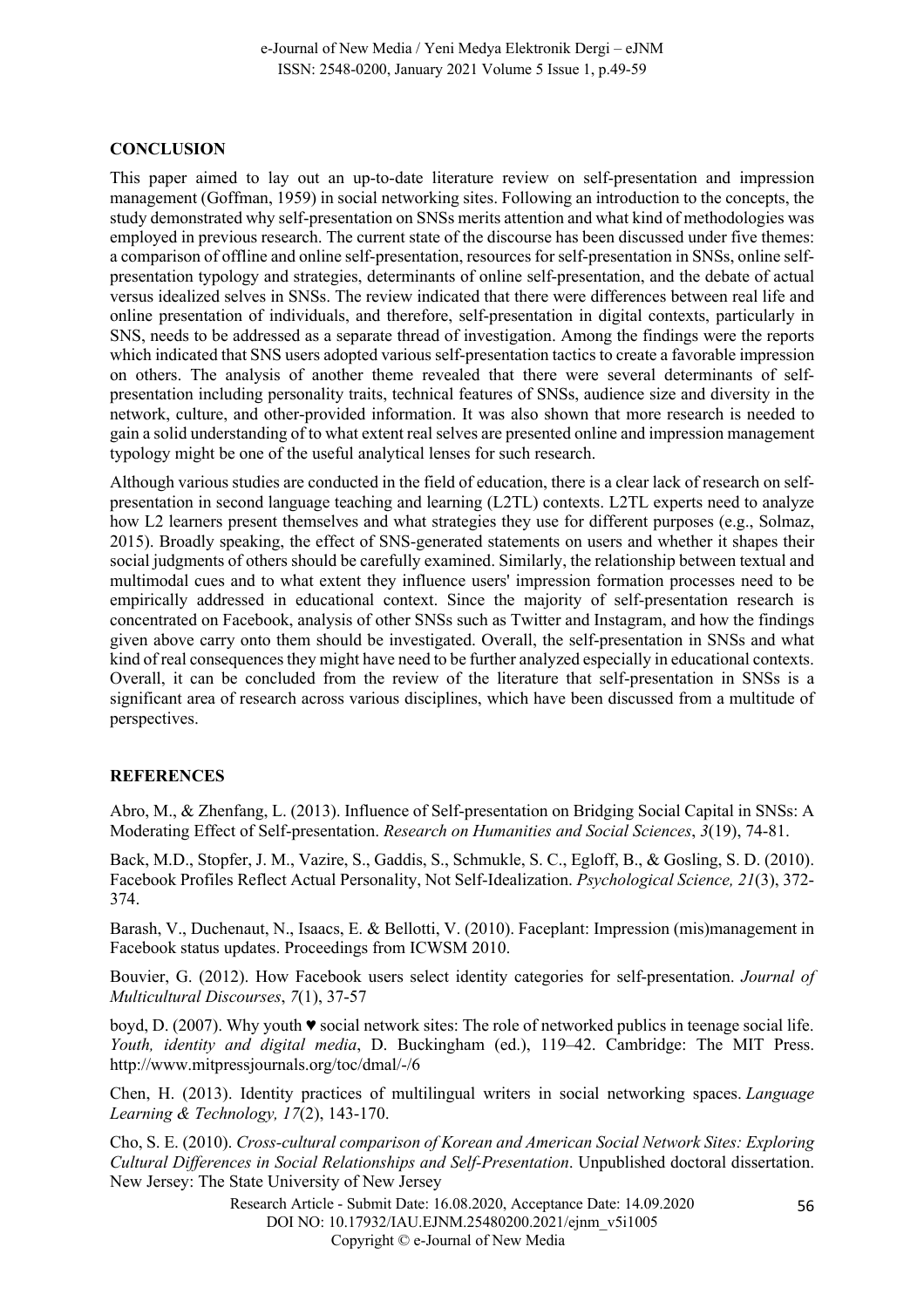Chua, T. H. H., & Chang, L. (2016). Follow me and like my beautiful selfies: Singapore teenage girls' engagement in self-presentation and peer comparison on social media. *Computers in Human Behavior, 55,* 190–197.

Çakmak, V. (2018). Online Benlik Sunumu ve Narsisizm Arasındaki İlişki: Üniversite Öğrencileri Üzerinde Bir Araştırma. *AJIT-e: Online Academic Journal of Information Technology, 9*(30), 137-152.

DiMicco, J., & Millen, D. (2007) Identity management: Multiple presentations of self in Facebook. *GROUP'07*, November 2007, Sanibel Island, Florida, FL, USA.

Farnham, S. D. & Churchill, E. F. (2011). Faceted Identity, Faceted Lives: Social and Technical Issues with Being Yourself Online. *Proceedings of the ACMC 2011 conference on Computer supported cooperative work,* 359-368.

Gil-Lopez, T., Shen, C., Benefield, G. A., Palomares, N. A., Kosinski, M., & Stillwell, D. (2018). One size fits all: Context collapse, self-presentation strategies and language styles on Facebook. *Journal of Computer-Mediated Communication, 23*(3), 127-145.

Goffman, E. (1959). *The presentation of self in everyday life*. Garden City, NY: Doubleday.

Hayes, R. A., Smock, A., & Carr, C. T. (2015). Face [book] management: Self-presentation of political views on social media. *Communication Studies, 66*(5), 549-568.

Hilsen, A. I., & Helvik, T. (2014). The construction of self in social medias, such as Facebook. *AI & Society 2014*, *29*(1), 3-10.

Hogan, B. (2010). The presentation of self in the age of social media: Distinguishing performances and exhibitions online. Bulletin of Science, *Technology & Society, 30*(6), 377-386.

Huang, C., & Park, D. (2013). Cultural influences on Facebook photographs. *International Journal of Psychology, 48*(3), 334-343.

Jackson, N. & Lilleker, D. (2011). Microblogging, Constituency, Service and Impression Management: UK MPs and the Use of Twitter. *The Journal of Legislative Studies, 17*(1), 86-105.

Jackson, C. A., & Luchner, A. F. (2018). Self-presentation mediates the relationship between selfcriticism and emotional response to Instagram feedback. *Personality and Individual Differences, 133,* 1-6.

Jones, E. and Pittman, T., 1982. Toward a General Theory of Strategic Self-presentation. In J. Suls, (ed.), *Psychological Perspective on Self*. Hillsdale, NJ: Erlbaum, 231–262.

Jung, Y., Song, H., & Vorderer, P. (2012). Why do people post and read personal messages in public? The motivation of using personal blogs and its effects on users' loneliness, belonging, and well-being. *Computers in Human Behavior*, 28, 1626-1633.

Kaskazi, A. (2014). Social Network Identity: Facebook, Twitter and Identity Negotiation Theory. *iConference 2014 Proceedings*, 858–859.

Krämer, N. C., & Haferkamp, N. (2011). Online Self-Presentation: Balancing Privacy Concerns and Impression Construction on Social Networking Sites. In S. Trepte & L. Reinecke (Eds.), *Privacy Online: Perspectives on Privacy and Self-Disclosure in the Social Web* (pp. 127-141). Berlin: Springer-Verlag.Leary, 1996

Leary, M.R. (1996). *Self-presentation: Impression management and interpersonal behavior*. Boulder, CO: Westview Press.

Lee, S. Y. (2014). How do people compare themselves with others on social network sites?: The case of Facebook. *Computers in Human Behavior, 32,* 253-260.

Lee, J., & Lim, Y. (2014). Who Says What About Whom? Young Voters' Impression Formation of Political Candidates on Social Networking Sites. *Mass Communication and Society, 0,* 1-20.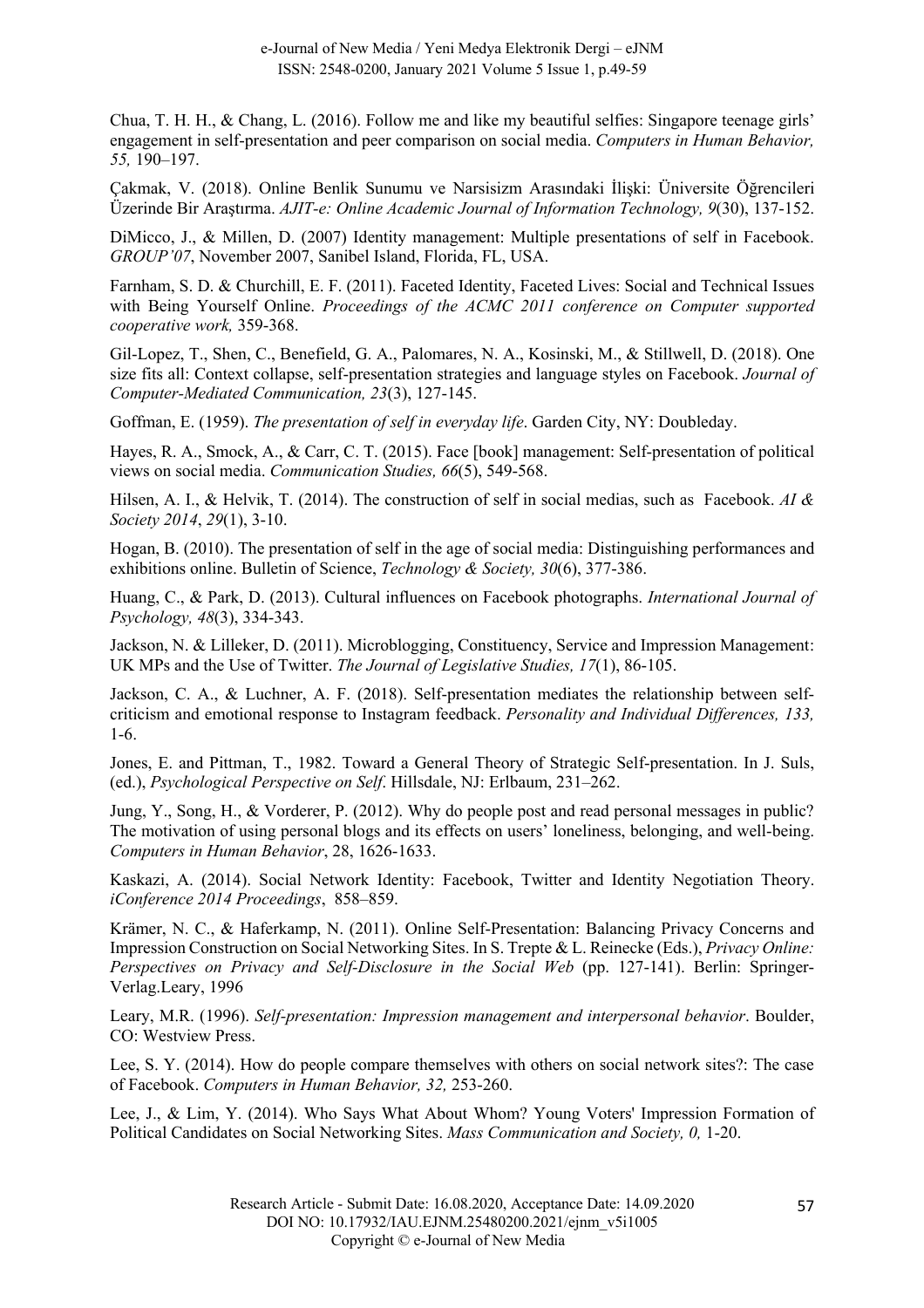Maghrabi, R. O., Oakley, R. L., & Nemati, H. R. (2014). The impact of self-selected identity on productive or perverse social capital in social network sites. *Computers in Human Behavior*, 33, 367- 371.

Mehdizadeh, S. (2010). Self-presentation 2.0: Narcissism and self-esteem on Facebook. *Cyberpsychology, Behavior, and Social Networking*, 13(4), 357–364.

Michikyan, M., Dennis, J., & Subrahmanyam, K. (2014). Can you guess who I am? Real, Ideal, and False Self-Presentation on Facebook Among Emerging Adults. *Emerging Adulthood*, 1-10.

Oh, H. J., & LaRose, R. (2016). Impression management concerns and support-seeking behavior on social network sites. *Computers in Human Behavior,* 57, 38-47.

Paslanmaz, İ., & Narmanlıoğlu, H. (2019). Instagram Hikayelerinde Benliğin Sunumu: Influencer'lar Üzerine Bir Araştırma. *AJIT-e: Online Academic Journal of Information Technology, 10*(39), 24-63.

Rambe, P. (2013). Converged social media: Identity management and engagement on Facebook mobile and blogs. *Australasian Journal of Educational Technology, 29*(3), 315-336.

Ranzini, G, & Hoek, E. (2017). To you who (I think) are listening: Imaginary audience and impression management on Facebook. *Computers in Human Behavior,* 75, 228-235.

Rosenberg, J., & Egbert, N. (2011). Online impression management: personality traits and concerns for secondary goals as predictors of self-presentation tactics on Facebook. *Journal Of Computer-Mediated Communication, 17*(1), 1-18.

Rui, J., & Stefanone, M. A. (2013). Strategic self-presentation online: A cross-cultural study. *Computers in Human Behavior, 29,* 110-118.

Seidman, G. (2013). Self-presentation and belonging on Facebook: How personality influences social media use and motivations. *Personality and Individual Differences,* 54, 402-407.

Solmaz, O. (2015). *Multilingual students' management of transnational identities in online participatory spaces* (Unpublished doctoral dissertation). University of Arizona, Arizona.

Tong, S., T., Heide, B. V. D., & Langwell, L. (2008). Too Much of a Good Thing? The Relationship Between Number of Friends and Interpersonal Impressions on Facebook. *Journal of Computer-Mediated Communication, 13,* 531-549.

Tufekci, Z. (2008). Can you see me now? Audience and disclosure regulation in online social network sites. *Bulletin of Science, Technology, and Society, 28*(1), 20–36.

VanBogart, S. M. (2013). *Establishing Credibility Online Through Impression Management*. Unpublished Masters Thesis. Gonzaga University

Vorvoreanu, M., Clark, Q. M., & Boisvenue, G. A. (2013). Online Identity Management Literacy for Engineering and Technology Students. *Journal of Online Engineering Education*, 3(1).

Walther, J.B., Heide, B. V. D., Kim, S., Westerman, D., & Tong, S. T. (2008). The Role of Friends' Appearance and Behavior on Evaluations of Individuals on Facebook: Are We Known by the Company We Keep?. *Human Communication Research*, 34, 28-49.

Yang, C. C., & Brown, B. B. (2016). Online self-presentation on Facebook and self development during the college transition. Journal of youth and adolescence, 45(2), 402-416.

Yau, J. C., & Reich, S. M. (2019). "It's Just a Lot of Work": Adolescents' Self-Presentation Norms and Practices on Facebook and Instagram. *Journal of Research on Adolescence, 29*(1), 196-209.

Young, K. (2013). Managing online identity and diverse social networks on Facebook. *Webology*, *10*(2), 1-18.

Zhao, C., & Jiang, G. (2011). Cultural Differences on Visual Self-Presentation through Social Networking Site Profile Images. *CHI 2011,* Vancouver, Canada.